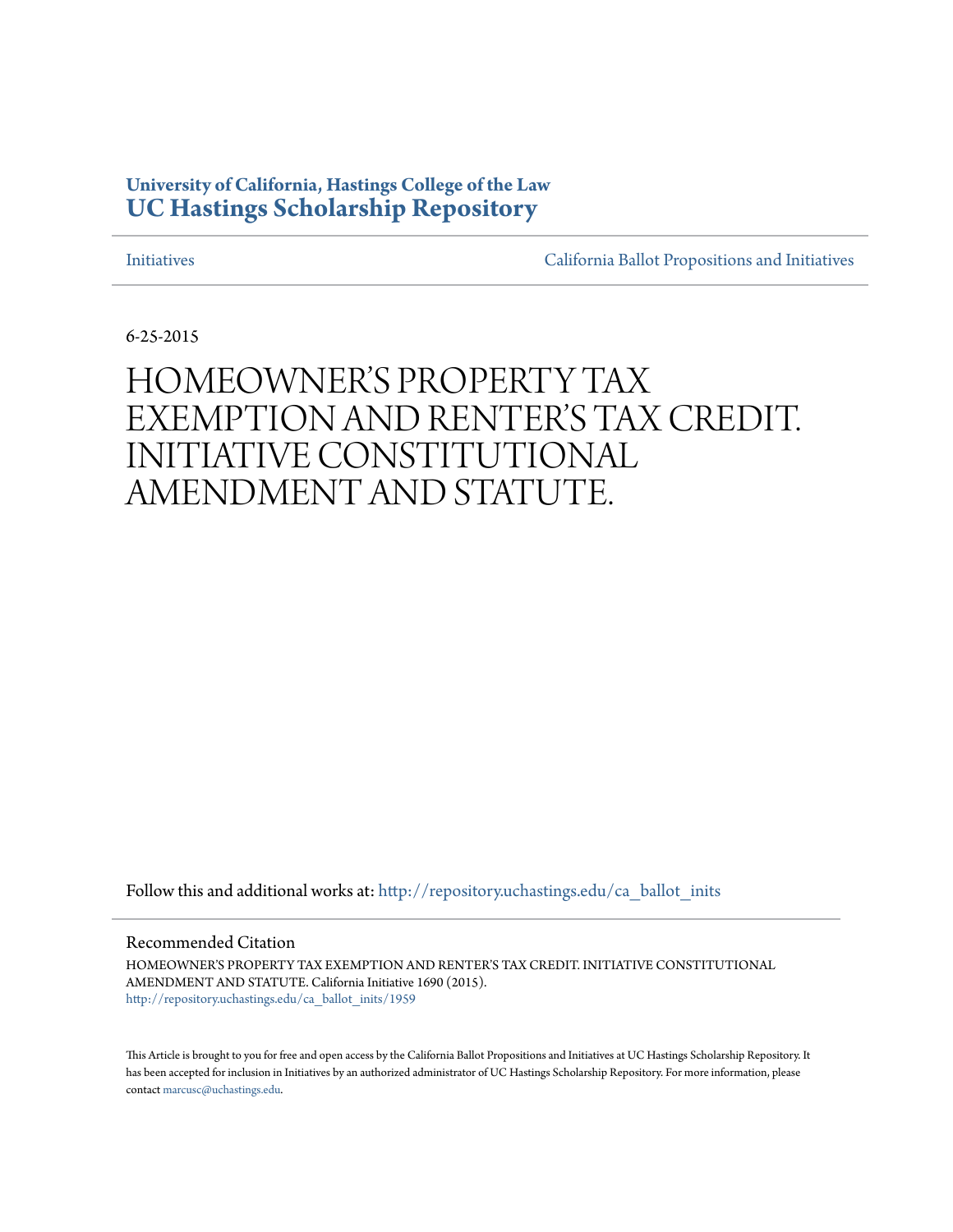HOWARD JARVIS, Founder (1903-1986) JON COUPAL, President TREVOR GRIMM, General Counsel TIMOTHY BITTLE, Director of Legal Affairs



SACRAMENTO OFFICE: 921 11th Street, Suite 1201 Sacramento, CA 95814 (916) 444-9950, Fax:(916) 444-9823 www.hjta.org

May 1, 2015

Ashley Johansson Initiative Coordinator Attorney General's Office P.O. Box 994255 1300 I Street Sacramento, CA 95814

**BEAFIAED** 

MAY 0 1 2015

INITIATIVE COORDINATOR ATTORNEY GENERAL'S OFFICE

### Re: California Homeowners and Renters Tax Relief Act of 2016

Dear Ms. Johansson:

By this letter, I respectfully request the Attorney General to prepare a title and summary of the chief purpose and points of the California Homeowners and Renters Tax Relief Act of 2016, a copy of which is attached. I have also included with this letter the required signed statement pursuant to California Elections Code sections 9001 and 9608, and a check in the amount of \$200. My address as a registered to vote is shown on Attachment 'A' to this letter.

Any correspondence regarding this initiative should be directed to me at Howard Jarvis Taxpayers Association, 921 Eleventh Street, Suite 1201, Sacramento, CA 95814 (916.444.9950).

Thank you for your cooperation.

Sincerely.  $\parallel$   $\parallel$   $\parallel$   $\parallel$ 

Jon Coupal, President Howard Jarvis Taxpayers Association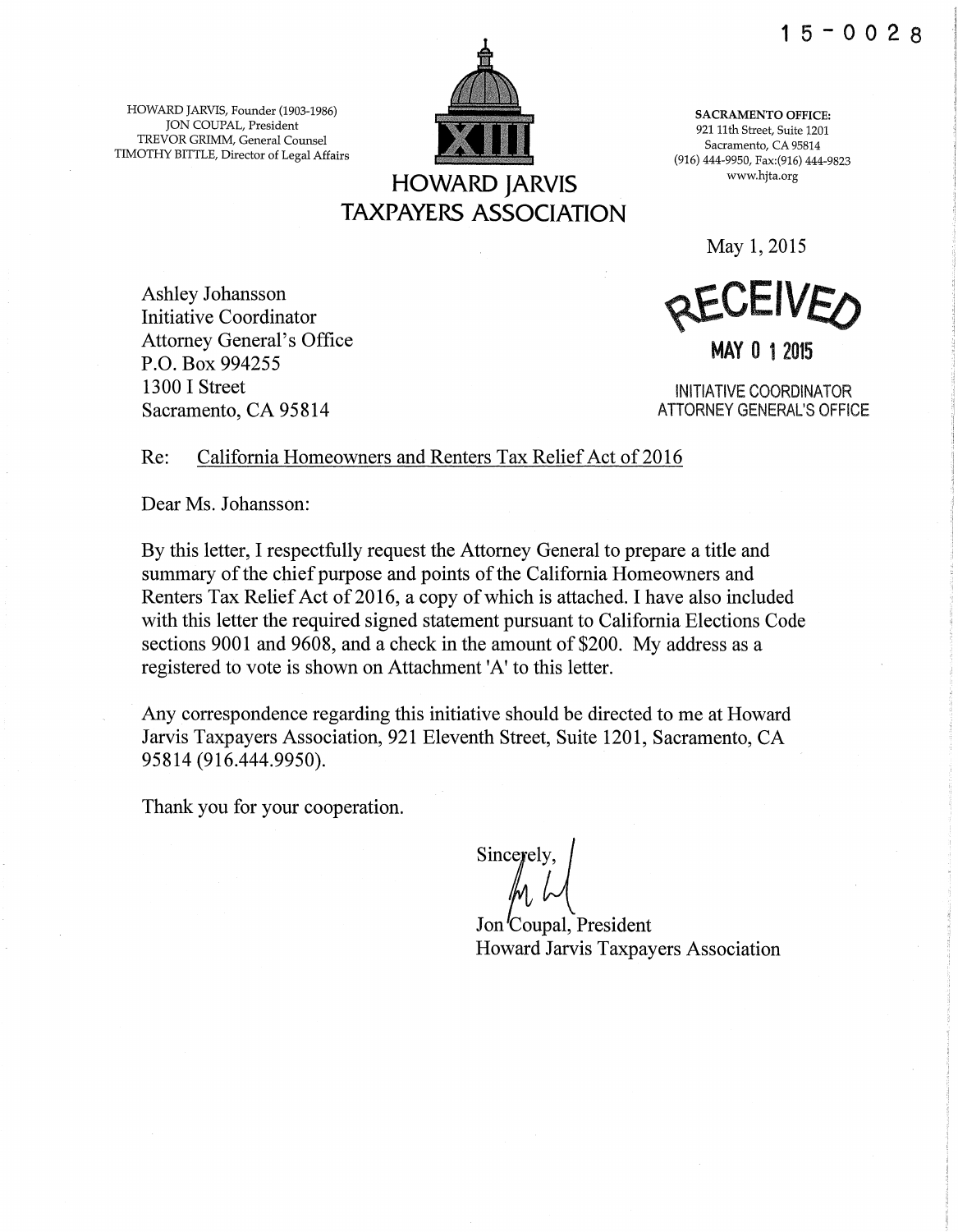#### CALIFORNIA HOMEOWNERS AND RENTERS TAX RELIEF ACT OF 2016

#### SECTION I. TITLE.

This Measure shall be known as the "California Homeowners and Renters Tax Relief Act of 2016."

#### SECTION 2. PURPOSE AND INTENT.

- A. Housing affordability is a critical issue for the State of California and its economy. Nationally, over half of all Americans can afford a home, but only about one-third of Californians can afford to realize the American dream of owning their own home. It is time to make homeownership more affordable in California by recognizing the economic realities of the new century and the New Economy.
- B. The homeowners' property tax exemption of \$7,000 has not been increased since 1972 when the median priced home sold for \$28,660. Currently, an average home is selling for nearly ten (10} times that amount, and yet the homeowners' exemption remains unchanged at \$7,000. An increase in the homeowners' property tax exemption is long overdue.
- C. California homeowners have been subjected to a massive increase in levies and fees on their property beyond the basic ad valorem tax including, but not limited to, billions in parcel taxes, fees for services previously funded by property taxes, bond charges and other indebtedness taxes.
- D. Increasing the homeowners' property tax exemption from \$7,000 to \$32,000 will save every homeowner in California more than \$250 per year. This will help make housing more affordable, help to mitigate the heavy and disproportionate financial burden placed on homeowners from

 $\mathbf{1}$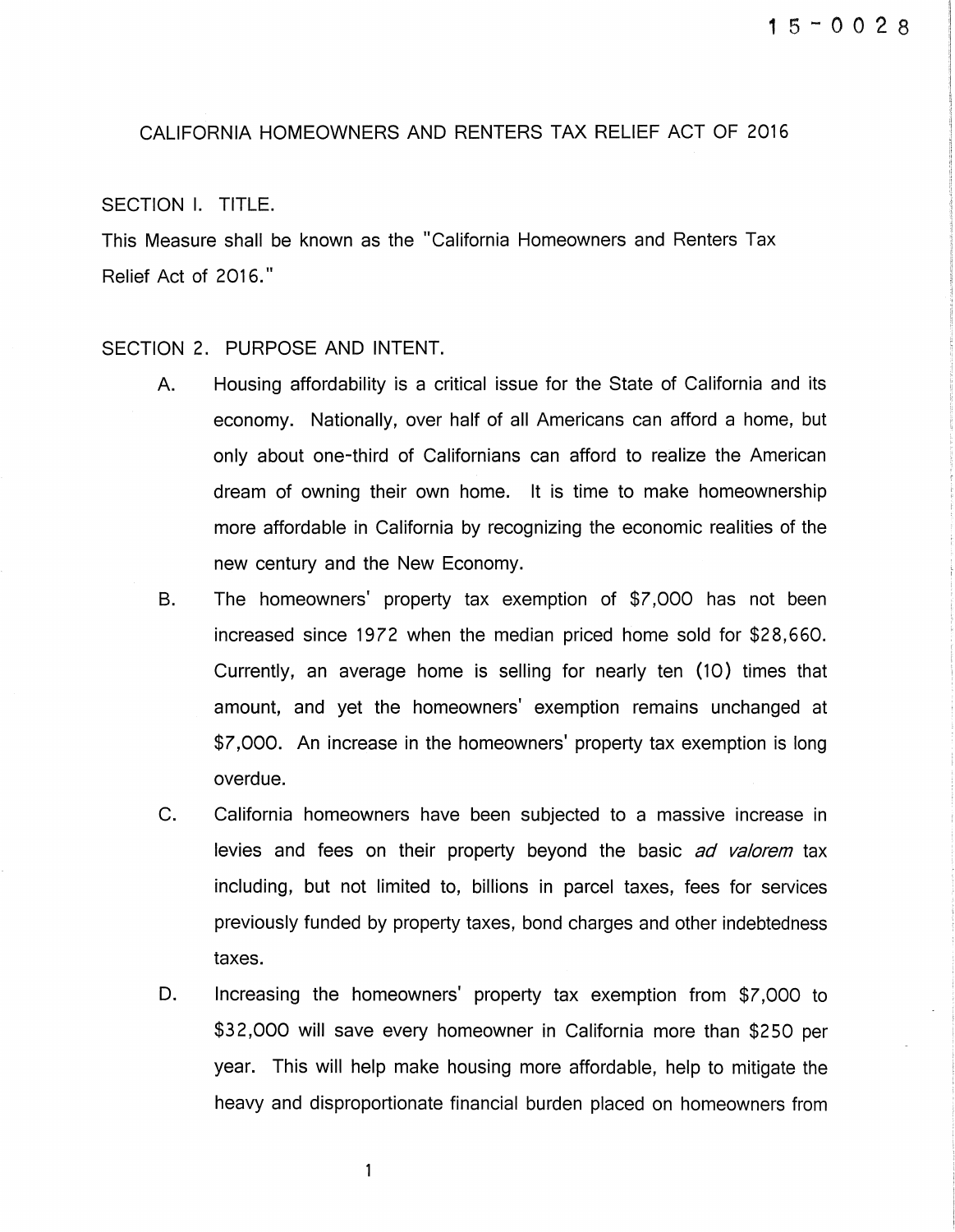property tax increases to repay local bonds, and help to provide some relief from excessive utility fee and charge increases.

- E. Under this Act, all renters will receive tax relief comparable to that provided to homeowners by an increase in the renters' tax credit. This will provide tax relief to renters, who also face housing affordability problems, as well as to help provide some relief from excessive utility fee and charge increases.
- F. This Act will benefit all Californians, but especially those who are senior citizens, first time homebuyers and those who are on fixed incomes.

SECTION 3. Article 13, Section 3, subdivision (k) of the California Constitution is amended to read:

(k)  $(1)$  \$7,000 \$32,000 of the full value of a dwelling, as defined by the Legislature, when occupied by an owner as his principal residence, unless the dwelling is receiving another real property exemption. The exemption shall be adjusted annually thereafter to reflect cost of living increases as determined by changes in the California Consumer Price Index. The Legislature may increase this exemption and may deny it if the owner received state or local aid to pay taxes either in whole or in part, and either directly or indirectly, on the dwelling. The Legislature is hereby empowered to increase the exemption above the amount of \$32,000 or the amount adjusted for inflation. No increase in this exemption above the amount of \$7,000 shall be effective for any fiscal year unless the Legislature increases the rate of state taxes in an amount sufficient to provide the subventions required by Section 25. Provisions of this subdivision amended by the "California Homeowners and Renters Tax Relief Act of 2016" shall become operative on January 1, 2017.

If the Legislature increases the homeovmers' property tax exemption, it shall provide increases in benefits to qualified renters, as defined by law, comparable to the average increase in benefits to homeowners, as calculated by the Legislature.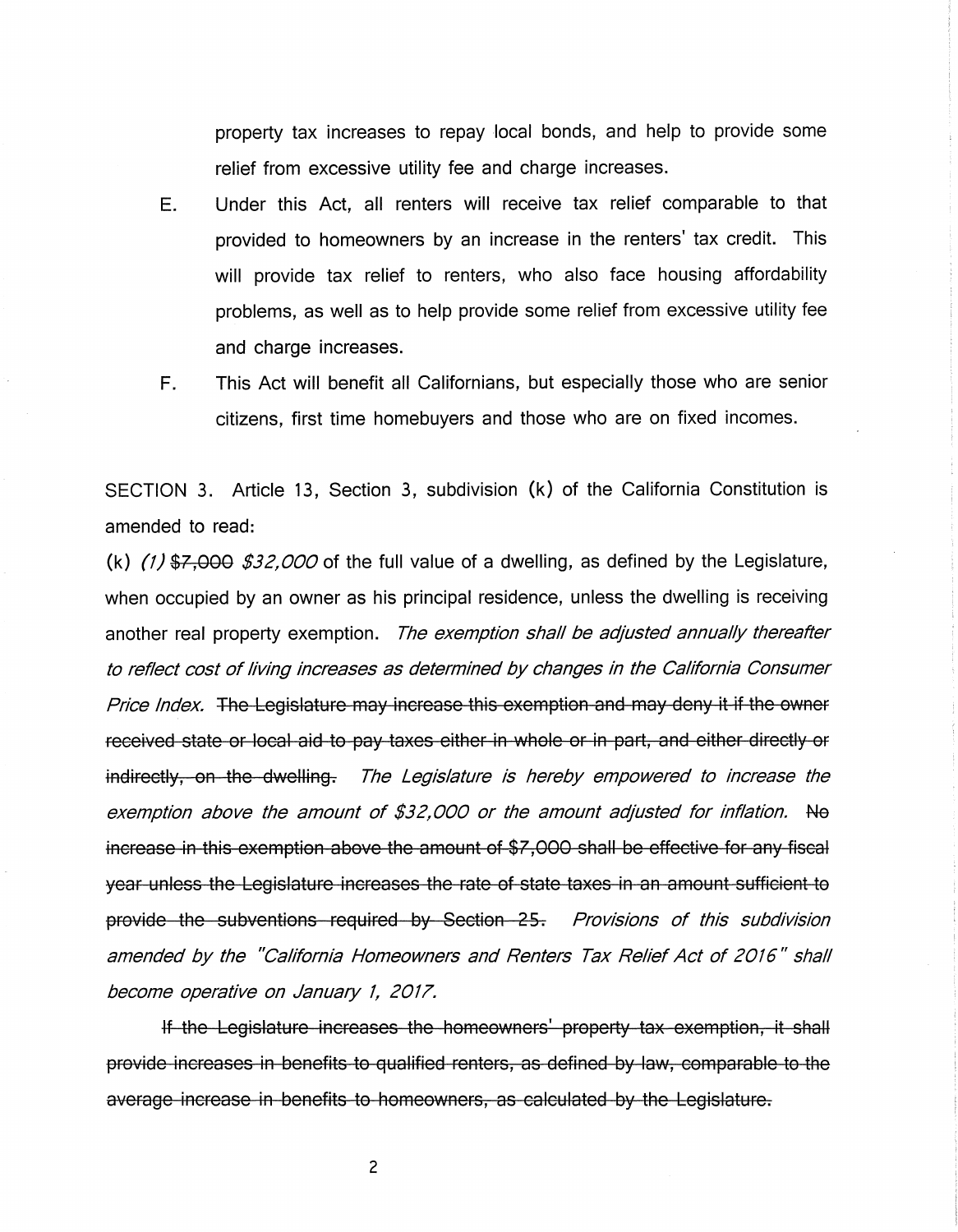(2) If the homeowners' property tax exemption is increased by the Legislature above the amount of \$32,000 or the inflation adjusted amount, an increase in benefits to qualified renters, as defined by law, comparable to the average increase in benefits to homeowners, as calculated pursuant to law, shall be provided

(3) In accordance with Section 25 of this Article, and to protect funding for public education and public safety, the Legislature shall provide, in the same fiscal year, reimbursements to each local government for revenue lost as a result of this subdivision. To further protect funding for public education, the required reimbursements shall be made through annual State general fund appropriations other than those appropriations guaranteed to be applied by the State for the support of school districts and community college districts under Section 8 of Article XVI. The required reimbursements shall not be construed to have, and shall be implemented by the Legislature so as not to have, a net fiscal impact upon the moneys otherwise required to be applied by the State for the support of school districts and community college districts under Section 8 of Article XVI.

( 4) Notwithstanding any other provision of law, the supplemental credit provided to renters shall not be classified as a revenue program resulting in a reduction in General Fund revenues, including for purposes of Section 8 of Article XVI, but rather shall be funded through annual State general fund appropriations other than those appropriations guaranteed to be applied by the State for the support of school districts and community college districts under Section 8 of Article XVI. The purpose and intent of this paragraph is to protect, and not adversely impact, the constitutionally guaranteed funding level for public education by returning to the manner in which the renters' credit was funded when it was originally established. As used in this paragraph, ''supplemental credit" means that component of tax relief provided to renters under the "California Homeowners and Renters Tax Relief Act of 2016. " The Legislature shall pass all laws necessary to carry out the purpose and intent of this paragraph and paragraph (3) of this subdivision.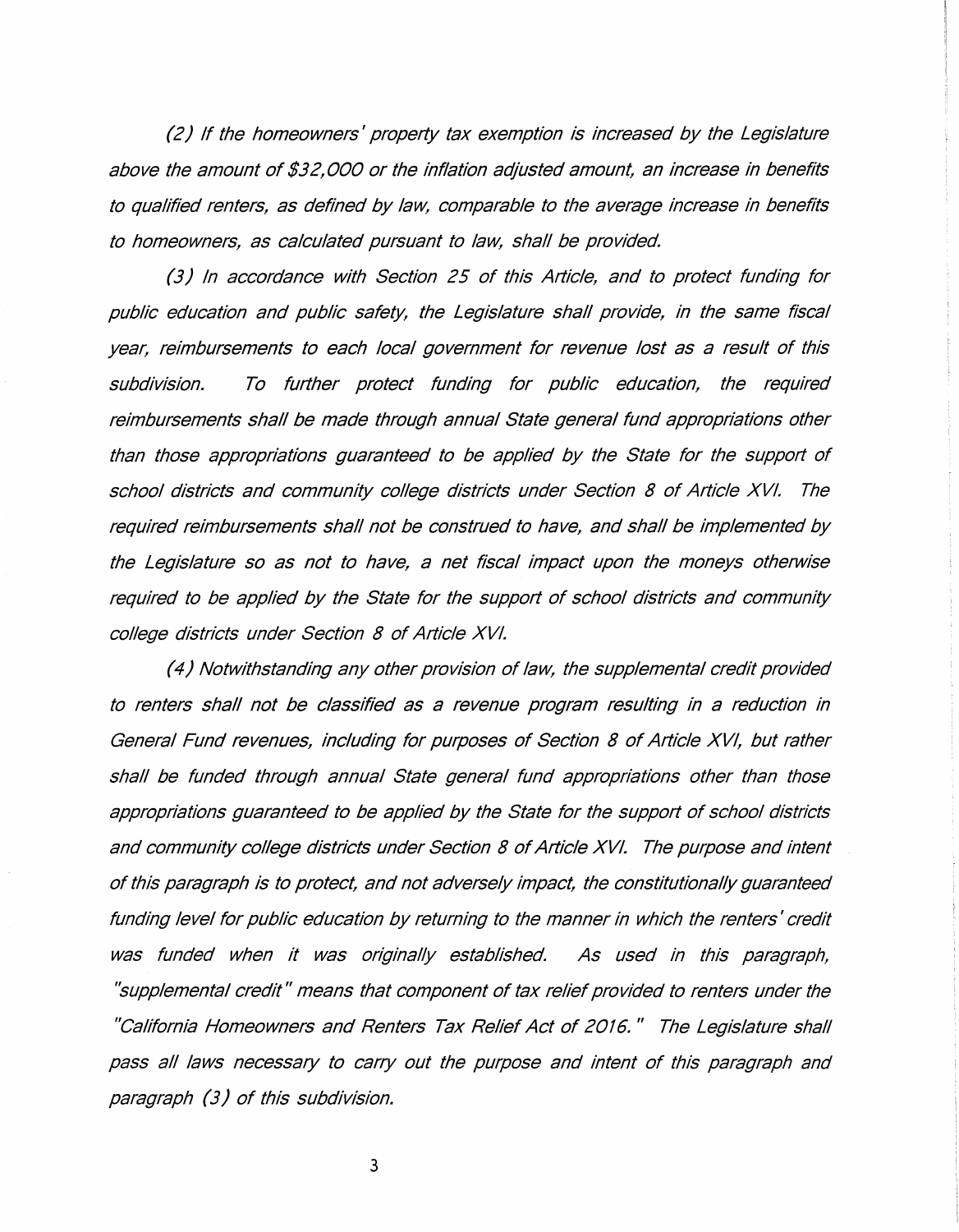SECTION 4. Section 218.4 of the Revenue and Taxation Code is hereby added to read:

218. 4. (a) Notwithstanding Section 218, the homeowners' property tax exemption shall be in the amount of thirty-two thousand dollars (\$32,000) of the full value of the dwelling. The Legislature may amend this section to increase the exemption amount. The exemption shall be adjusted annually pursuant to subdivision (b) to reflect changes in the California Consumer Price Index. This section shall become operative on January 1, 2017.

(b) Starting in 2017, and each year thereafter, the State Board of Equalization shall recalculate, for the current year, the amount of the exemption applied under this section. That computation shall be made as follows:

(1) The California Department of Industrial Relations shall transmit annually to the State Board of Equalization the percentage change, rounded up to the nearest onetenth of one percent, in the California Consumer Price Index for all items from June of the prior calendar year to June of the current calendar year, no later than August 1 of the current calendar year.

(2) The State Board of Equalization shall compute an inflation adjustment factor by adding 100 percent to the percentage change figure that is furnished pursuant to paragraph *(1)* and then dividing the result by 100. The inflation adjustment factor shall be expressed to three decimal places.

(3) The State Board of Equalization shall multiply the exemption amount under this section for the preceding year by the inflation adjustment factor determined in paragraph (2 ), and round up the resulting product to the nearest one hundred dollars (\$100). The State Board of Equalization shall, by August 15 of the current calendar year, notify each county assessor in writing of the adjusted exemption amount for the current year. The adjusted exemption amount shall then be used for the current year.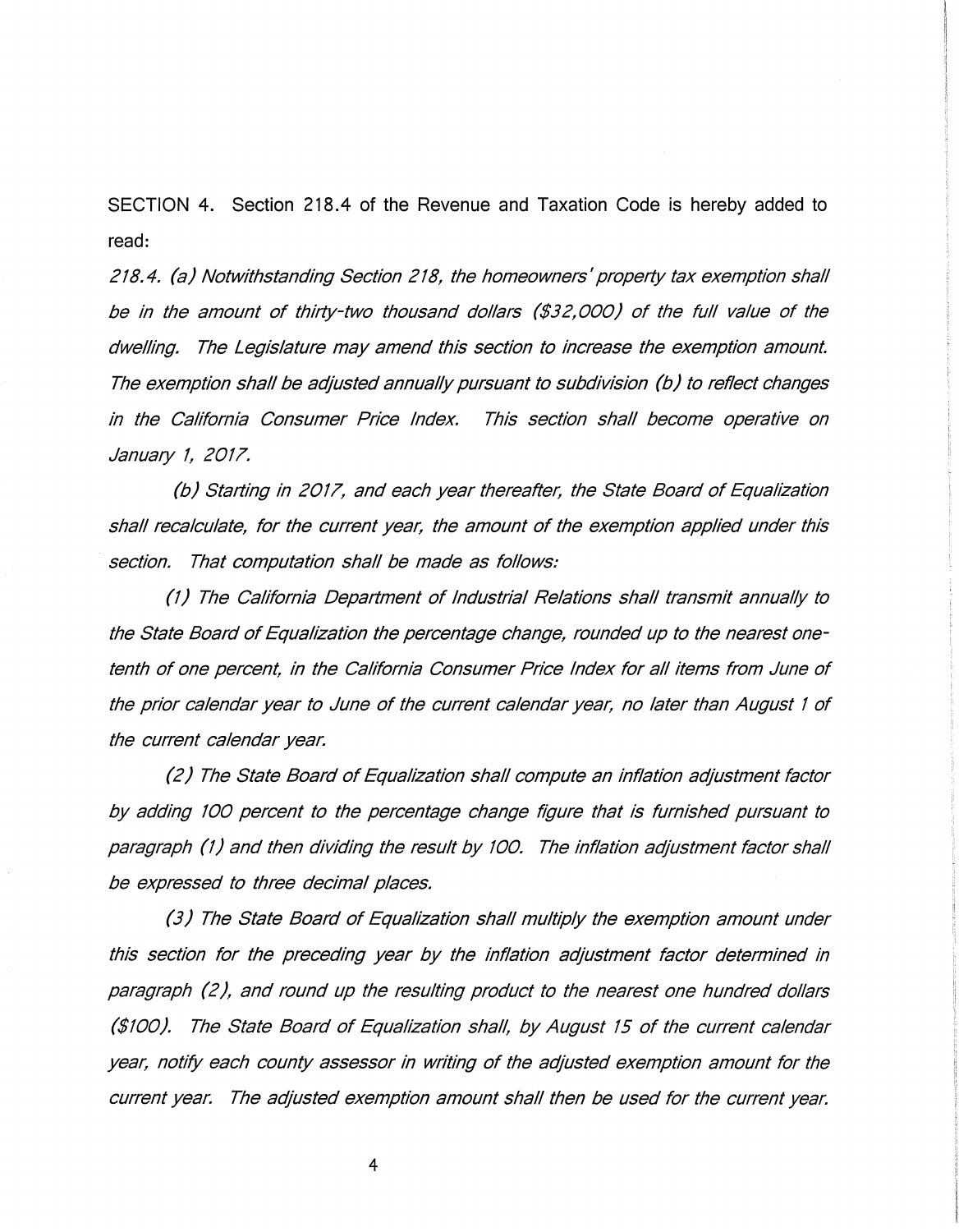SECTION 5. Section 17053.5 of the Revenue and Taxation Code is amended to read:

17053.5 (a) (1) For a qualified renter, there shall be allowed a credit against his or her "net tax" (as defined in Section 17039). The amount of the credit, which shall consist of two components, shall be as follows:

(A) For married couples filing joint returns, heads of household, and surviving spouses (as defined in Section 17046) the *base* credit shall be equal to one hundred twenty dollars (\$120) if adjusted gross income is fifty thousand dollars (\$50,000) or less, plus a supplemental credit of two hundred fifty dollars (\$250) without regard to adjusted gross income.

(B) For other individuals, the *base* credit shall be equal to sixty dollars (\$60) if adjusted gross income is twenty-five thousand dollars  $($25,000)$  or less, plus a supplemental credit of one hundred twenty-five dollars (\$125) without regard to adjusted gross income.

(C) The amount of the supplemental credit shall be adjusted each taxable year pursuant to subdivision (i) of this section to reflect changes in the California Consumer Price Index.

(2) Except as provided in subdivision (b), either spouse shall receive but one credit under this section. If the husband and wife file separate returns, the credit may be taken by either or equally divided between them, except as follows:

(A) If one spouse was a resident for the entire taxable year and the other spouse was a nonresident for part or all of the taxable year, the resident spouse shall be allowed one-half the credit allowed to married persons and the nonresident spouse shall be permitted one-half the credit allowed to married persons, prorated as provided in subdivision (e).

(B) If both spouses were nonresidents for part of the taxable year, the credit allowed to married persons shall be divided equally between them subject to the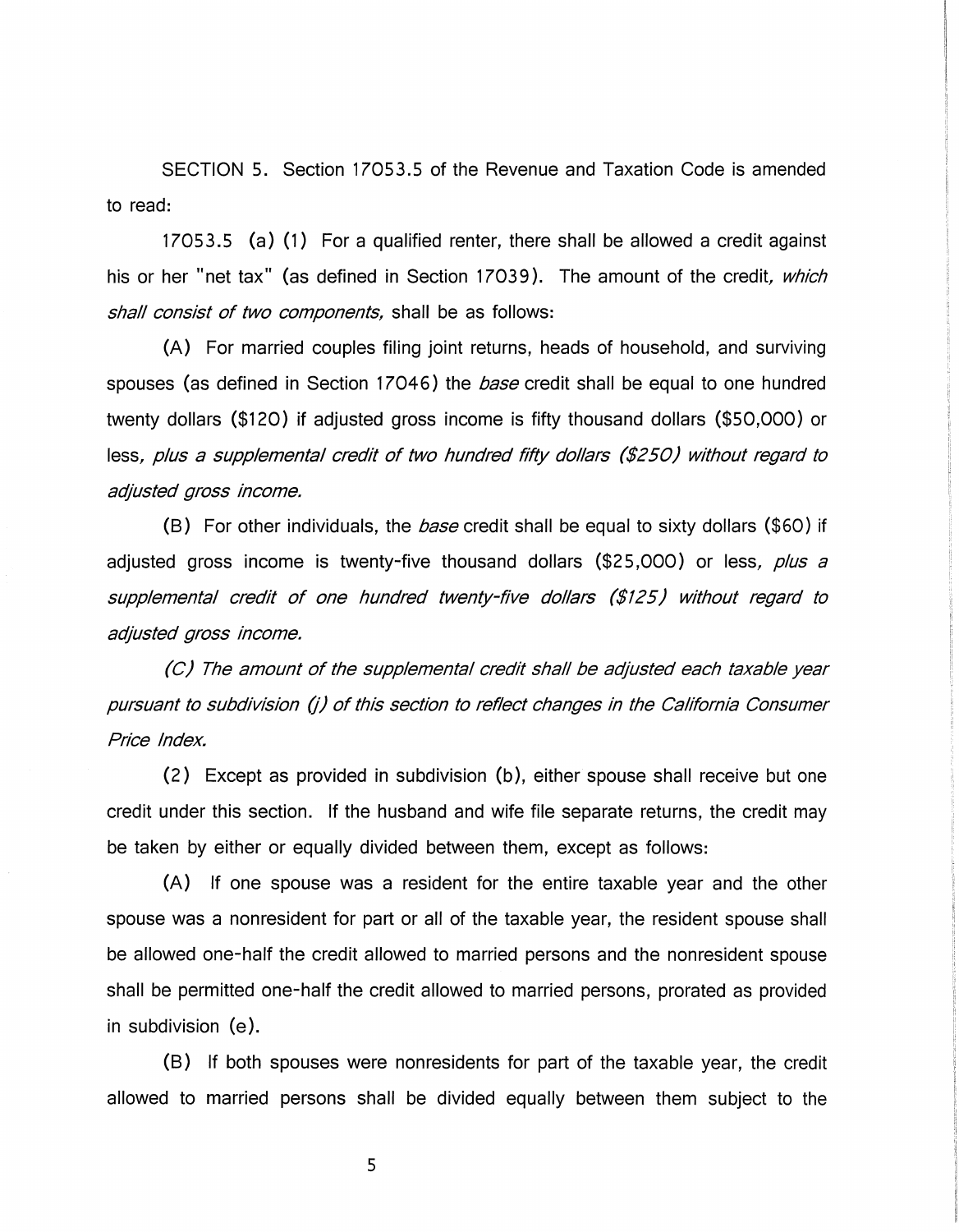proration provided in subdivision (e).

(b) For a married couple, if each spouse maintained a separate place of residence and resided in this state during the entire taxable year, each spouse will be allowed one-half the full credit allowed to married persons provided in subdivision (a).

(c) For purposes of this section, a "qualified renter" means an individual who:

(1) Was a resident of this state, as defined in Section 17014, and

(2) Rented and occupied premises in this state which constituted his or her principal place of residence during at least 50 percent of the taxable year.

(d) The term "qualified renter" does not include any of the following:

(1) An individual who for more than 50 percent of the taxable year rented and occupied premises that were exempt from property taxes, except that an individual, otherwise qualified, is deemed a qualified renter if he or she or his or her landlord pays possessory interest taxes, or the owner of those premises makes payments in lieu of property taxes that are substantially equivalent to property taxes paid on properties of comparable market value.

(2) An individual whose principal place of residence for more than 50 percent of the taxable year is with any other person who claimed such individual as a dependent for income tax purposes.

(3) An individual who has been granted or whose spouse has been granted the homeowners' property tax exemption during the taxable year. This paragraph does not apply to an individual whose spouse has been granted the homeowners' property tax exemption if each spouse maintained a separate residence for the entire taxable year.

(e) Any otherwise qualified renter who is a nonresident for any portion of the taxable year shall claim the credits set forth in subdivision (a) at the rate of one-twelfth of those credits for each full month that individual resided within this state during the taxable year.

(f) Every person claiming the credit provided in this section shall, as part of that claim, and under penalty of perjury, furnish that information as the Franchise Tax Board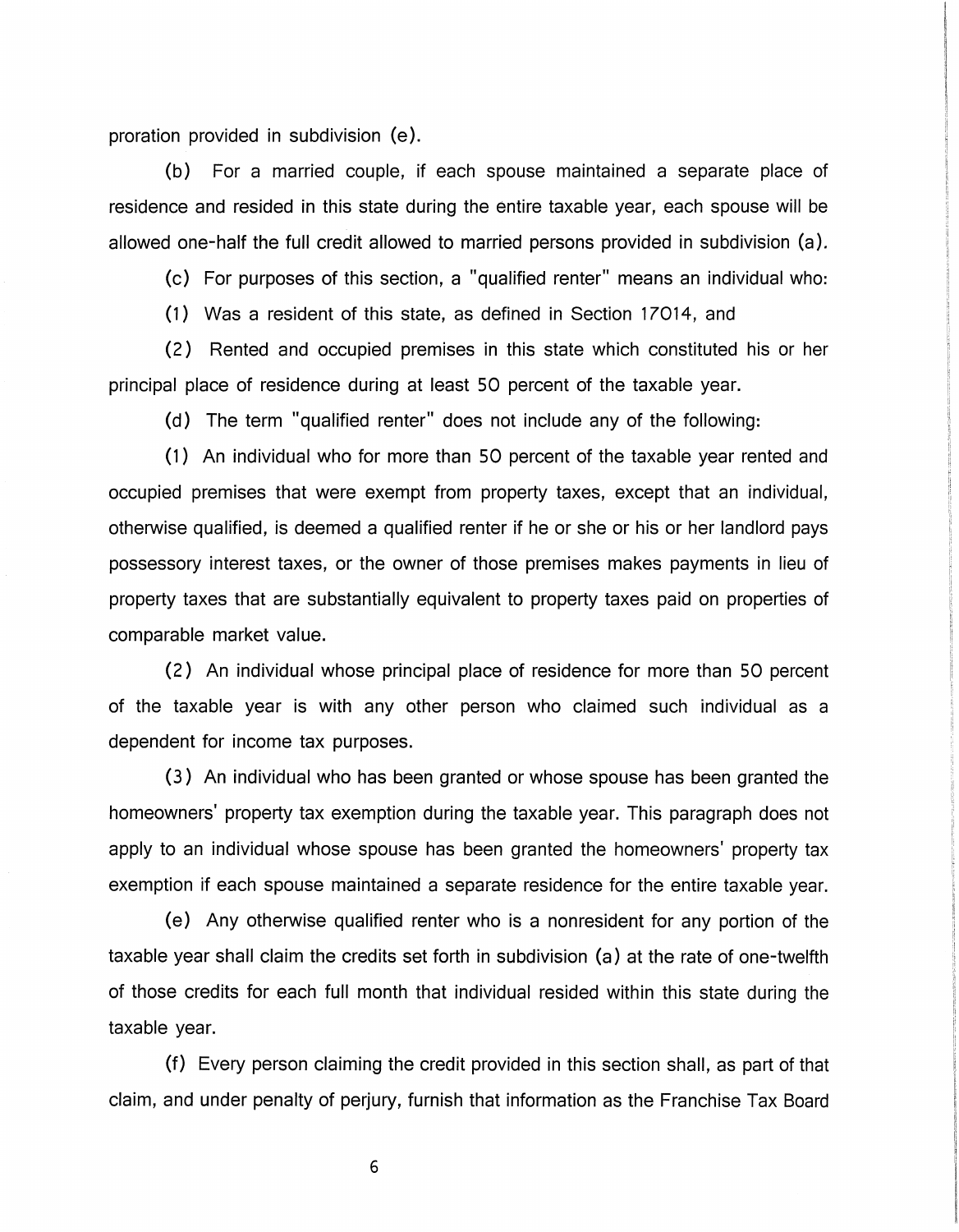prescribes on a form supplied by the board.

(g) The credit provided in this section shall be claimed on returns in the form as the Franchise Tax Board may from time to time prescribe.

{h) For the purposes of this section, the term "premises" means a house or a dwelling unit used to provide living accommodations in a building or structure and the land incidental thereto, but does not include land only, unless the dwelling unit is a mobilehome. The credit is not allowed for any taxable year for the rental of land upon which a mobilehome is located if the mobilehome has been granted a homeowners' exemption under Section 218 in that year.

{i) This section shall become operative on January 1, 1998, and applies to any taxable year beginning on or after January 1, 1998. Provisions of this section relating to the supplemental credit shall apply to any taxable year beginning on or after January 1, 2017.

 $(i)$  For each taxable year beginning on or after January 1, 1999, the Franchise Tax Board shall recompute the adjusted gross income amounts set forth in subdivision (a). For each taxable year beginning on or after January 1, 2017, the Franchise Tax Board shall also recompute the amount of the supplemental credit set forth in subdivision (a). That computation The computations shall be made as follows:

{1) The California Department of Industrial Relations shall transmit annually to the Franchise Tax Board the percentage change in the California Consumer Price Index for all items from June of the prior calendar year to June of the current year, no later than August 1 of the current calendar year.

(2) The Franchise Tax Board shall compute an inflation adjustment factor by adding 100 percent to that portion of the percentage change figure which is furnished pursuant to paragraph (1) and dividing the result by 100. The *inflation adjustment* factor shall be expressed to three decimal places.

(3) The Franchise Tax Board shall multiply the amount in subparagraph (B) of paragraph (1) of subdivision  $\left(\frac{d}{d}\right)$  *(a)* for the preceding taxable year by the inflation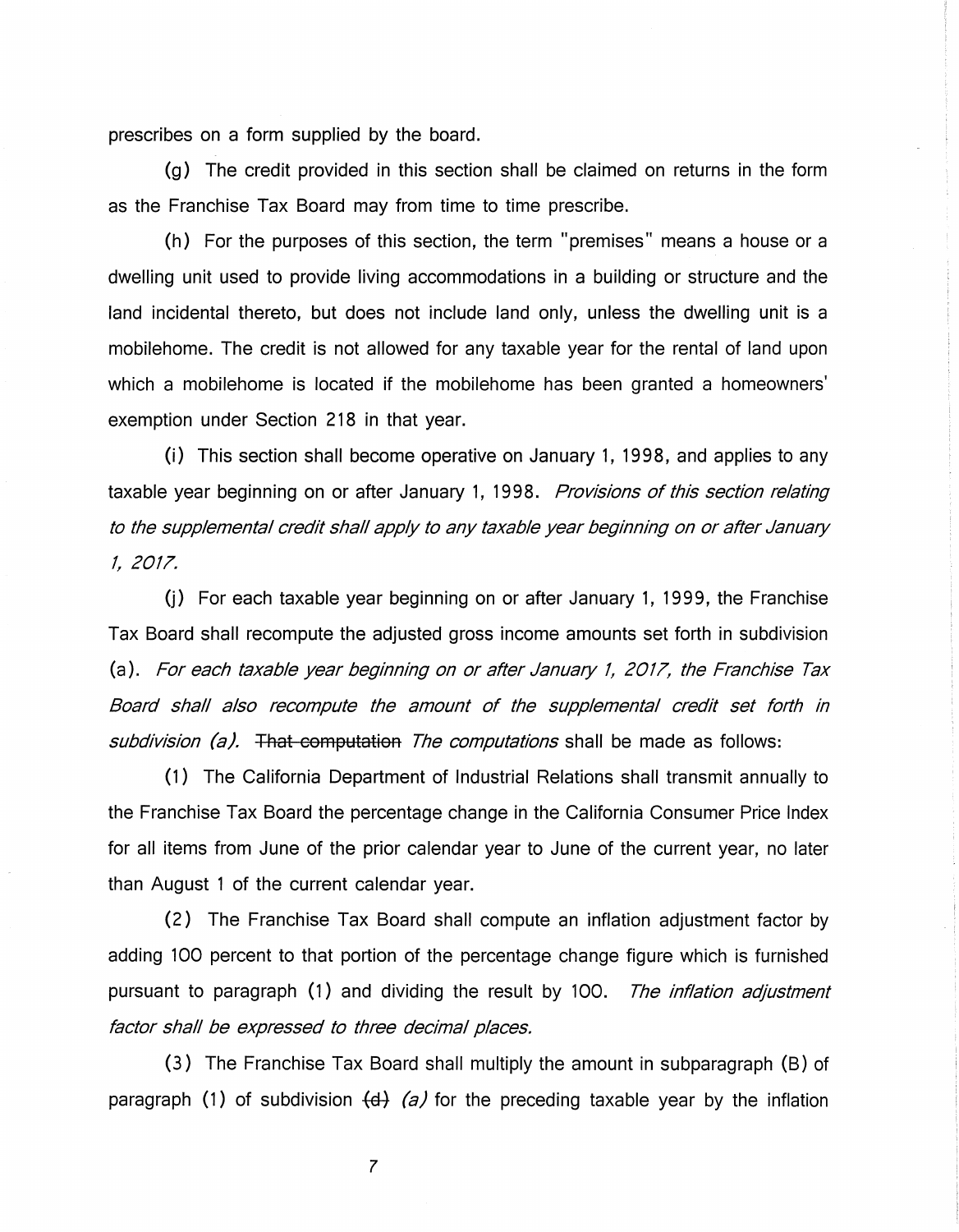adjustment factor determined in paragraph (2 ), and round off the resulting products to the nearest one dollar (\$1 ).

(4) In computing the amounts pursuant to this subdivision, the amounts provided in subparagraph (A) of paragraph (1) of subdivision (a) shall be twice the amount provided in subparagraph (B) of paragraph (1) of subdivision (a).

(5) The Franchise Tax Board shall multiply the amount of the supplemental credit under this section for the preceding taxable year by the inflation adjustment factor determined in paragraph *(2 ),* and round up the resulting product to the nearest one dollar (\$1). The adjusted supplemental credit amount shall then be used for the current taxable year.

*(k)* As used in this section, ''supplemental credit" means that component of tax relief provided to renters under the "California Homeowners and Renters Tax Relief Act of 2016."

(I) The Legislature may amend this section to increase the amount of the credit.

SEC. 6. LIBERAL CONSTRUCTION. The provisions of this act shall be liberally construed and implemented to effectuate its purposes of providing an increase in the homeowners exemption and an increase in the renters' credit.

SEC. *7.* SEVERABILITY. If any provision of this Act, or part thereof, or the application of any provision of this Act, or part thereof, to any person or circumstances, is for any reason held to be invalid or unconstitutional, the remaining provisions shall not be affected, but shall remain in full force and effect, and shall not affect the remaining provisions or applications of this Act to other persons or circumstances, and to this end the provisions of this Act are severable.